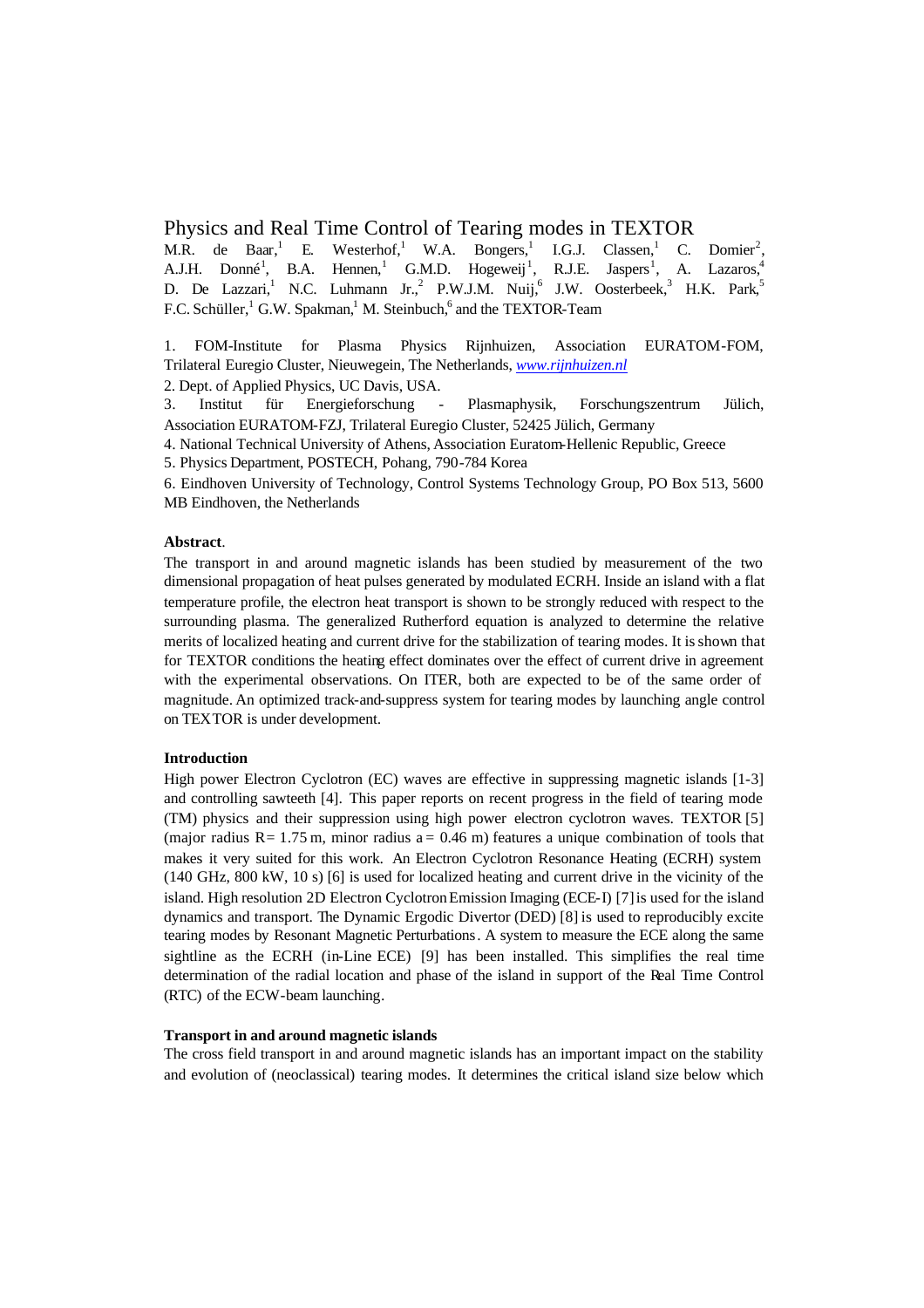the flattening of the pressure profile inside the island is incomplete. This sets the threshold for the triggering of neoclassical tearing modes [10]. The temperature perturbation induced by a local heat source can have a stabilizing effect on the tearing mode subject to the cross field transport inside the island [11]. In earlier experiments, significant stabilization of a RMP induced 2/1 tearing mode by heating inside the island was demonstrated, and a power balance analysis showed that the heat conductivity inside the island was of similar magnitude as that in the surrounding plasma [12]. In contrast, additional experiments have shown the transport inside a magnetic island to be significantly smaller than in the ambient plasma [11, 13, 14].

A number of experiments on heat pulse propagation (HPP) were done in the TEXTOR tokamak in the presence of 2/1 or 3/1 RMP induced tearing modes [15]. Here we only report on the experiments on the 2/1 mode, studied in plasmas with a toroidal field of  $B_T = 2.3$  T, plasma current I<sub>p</sub> = 325 kA, and central line average density  $n = 2 \times 10^{19}$  m<sup>-3</sup>. During most of the discharge, co-tangential Neutral Beam Injection (NBI) is applied at a power level of 300 kW. In these plasmas a locked 2/1 tearing mode is created by ramping the DC current in the DED-coils to 2 kA. Field line tracings have been performed of the plasma magnetic field including the vacuum field from the DED. These show that in the poloidal cross section of the ECE-I diagnostic the Opoints of the 2/1 magnetic islands are close to the equatorial plane, where the ECE-I array views an area of 10 cm (radially) by 17 cm (vertically) at the low field side. Reversing the magnetic field and plasma current places the island X-point near the bottom of the ECE-I field of view. Modulated ECRH (high: 540 kW, low: 130 kW, duty cycle 50%, period 25 ms) is then applied on the high field side. The power is deposited on a minor radius well inside of the  $q=2$  surface. ECE-I data from three reproducible discharges is combined to cover a radial range extending from the deposition radius inside to well outside of the 2/1 magnetic island. Figure 1 shows the results of these measurements in terms of the average temperature profile  $\langle T_e \rangle$ , and of the phase delay  $\Delta \phi$ and amplitude  $\Delta T_e$  of the temperature perturbations. The profiles are shown along a radial cross section of the ECE-I field of view either close to the island O- or close to the X-point. Near the Opoint the  $\langle T_e \rangle$  profile exhibits a 10 cm flat region, indicating the size and position of the magnetic island. In the same region, a strong increase in  $\Delta\phi$  is observed, while  $\Delta T_e$  is strongly reduced.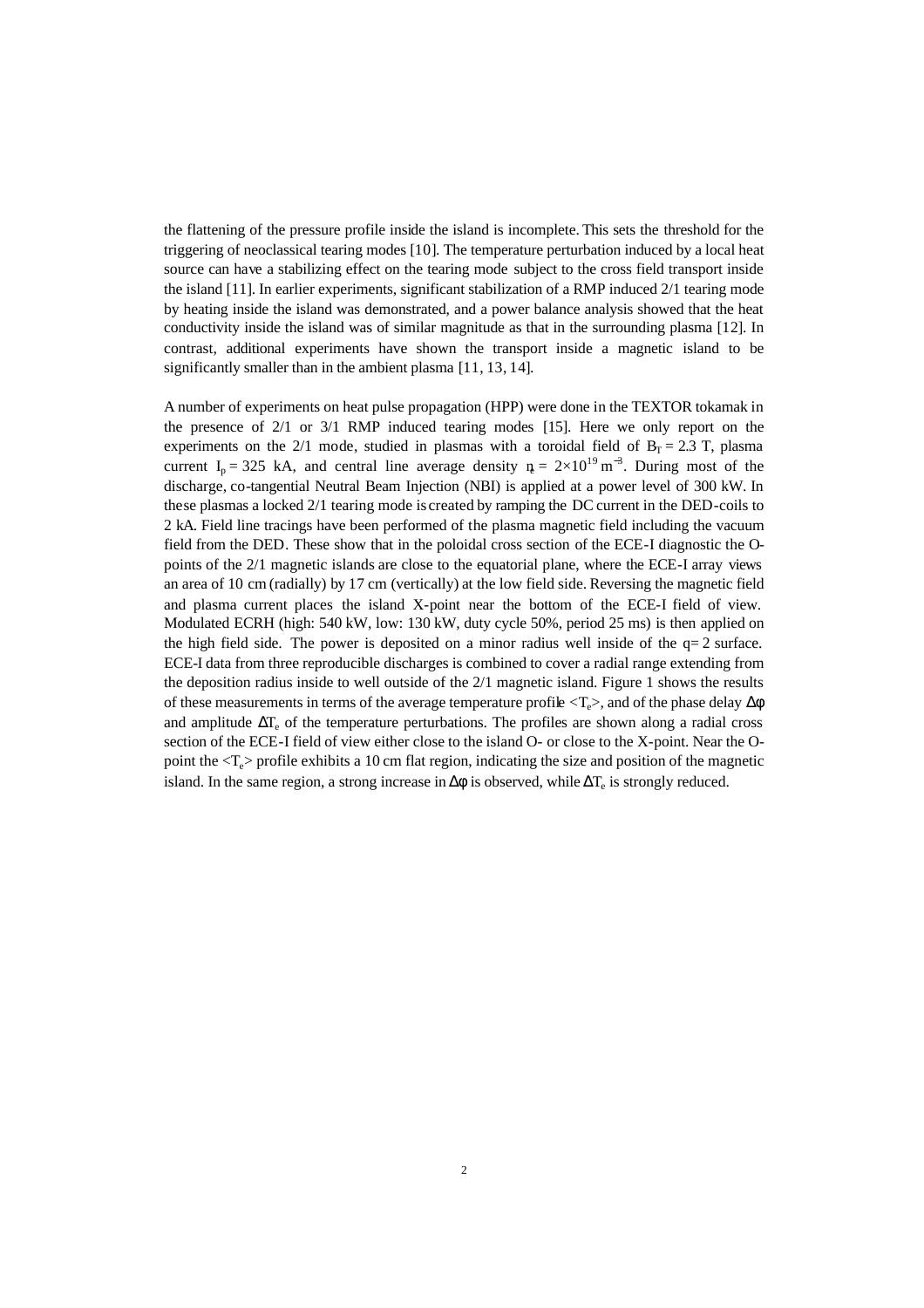

Figure 1. Left: Profiles of (from top to bottom) average temperature  $\langle T_e \rangle$ , phase delay  $\Delta \phi$ , and amplitude of the temperature perturbation. The curves show results on a cross section through the ECE-I plane near either the O- (circles) or X-point (squares) of the 2/1 magnetic island. For comparison, results from a standard 1D ECE diagnostic are given for a case without island (triangles). Right: 2D color contour plot of the phase delay near the island X-point. The solid orange curve indicates the ECRH power deposition radius. The dashed white line connects points with equal phase delay  $\Delta \phi = 75^\circ$ , and can be regarded as being indicative of the island separatrix. The red arrow indicates the array along which the profile on the left figure is evaluated.

These results clearly demonstrate a strong reduction of the transport of heat pulses inside the island. Near the X-point, no flattening is observed, while also a more regular, monotonic behavior both of  $\Delta\phi$  as well as of  $\Delta T_e$  is seen. Also shown in Fig. 1 is a 2D picture of  $\Delta\phi$  near the island Xpoint, which illustrates that the heat flows mainly along the separatrix, through the X-point towards the plasma edge. A quantitative analysis gives a heat conductivity inside the island of  $\chi_e$  = 0.4 m<sup>2</sup>/s, whereas in the absence of a magnetic island a heat conductivity in this area of  $\chi$ <sub>e</sub> =  $5 \pm 2$  m<sup>2</sup>/s<sup>14</sup> The latter is just slightly larger than the heat conductivity from a power balance analysis  $\chi_{e,PB} = 3 \pm 1 \text{ m}^2/\text{s}$ .

## **Relative importance of heating and current drive for tearing mode stabilization**

The TEXTOR experiments on the suppression of the RMP induced tearing modes showed that the efficiency of the suppression is dominated by the effect of the island heating and is largely independent of the current driven in the island. This is consistent with the relatively low current drive efficiency under the conditions of the TEXTOR experiments. Here we provide a further theoretical comparison of the efficiencies of heating and current drive for tearing mode stabilization. The terms in the Rutherford equation describing the effect of heating,  $\Delta_H$ , and current drive,  $\Delta_{CD}$ , can be written in a similar way:

$$
r_s \Delta_{H,CD}^{\prime} = \frac{16m_0 L_q P h_{H,CD}}{p B_p w_{H,CD}^2} F_{H,CD}(w/w_{H,CD}, r_s - r_{H,CD})
$$
 (1)

where  $L_q$  is the shear length, and  $B_p$  the poloidal field at the mode resonant surface radius  $r_s$ . A total power *P* is applied for heating and/or current drive. The power deposition and driven current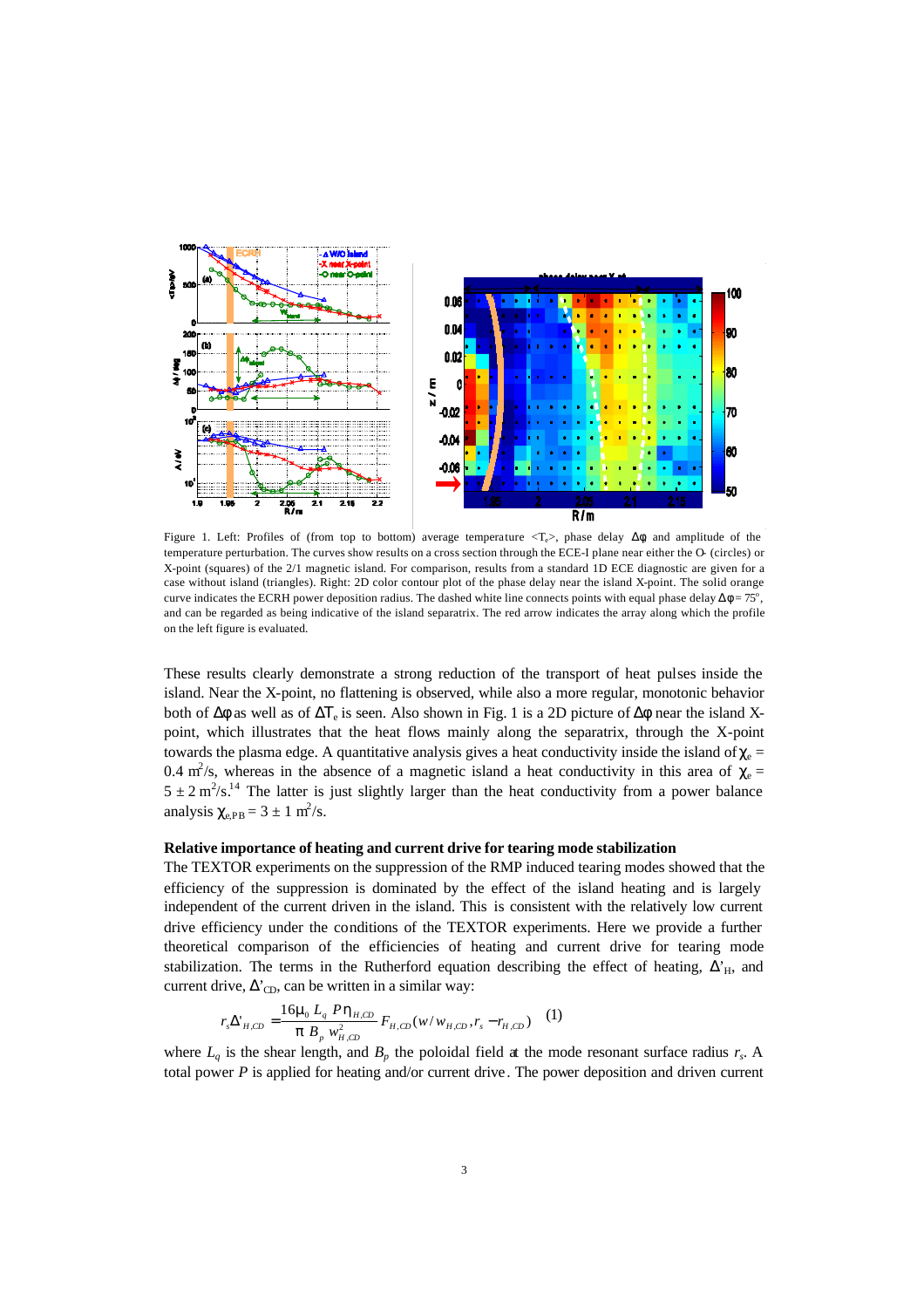profile widths are indicated as  $w_H$  and  $w_{CD}$ , respectively, and can be assumed to be identical. The efficiency with which the power generates a current perturbation either through the generation of a temperature perturbation or by direct drive is indicated by  $h$ <sup>*H*</sup> and  $h$ <sub>*CD*</sub>, respectively. Finally the functions  $F_{HCD}$  account for the effects of the width of the power deposition / driven current profile relative to the island width and its localization relative to the mode resonant surface. In a tokamak the size of a typical magnetic island is generally of the same order as the width of a typical EC power deposition profile. Consequently the prime factor determining the relative importance of either heating or current drive for tearing mode stabilization is given by the respective current generation efficiencies  $h_{H,CD}$ , which may be written as follows

$$
\mathbf{h}_{H} = \frac{3 \, w^2}{8 \mathbf{p} \, R \, n k_B \mathbf{c}} \frac{j_s}{T_s} \quad \text{and} \quad \mathbf{h}_{CD} = \mathbf{V} \frac{T_s}{n \, R} \tag{2}
$$

where  $\chi$  is the electron heat conductivity inside the island,  $j_s$  and  $T_s$  are the inductive part of the current density and temperature on the mode resonant surface, an *z* is a normalized EC current drive efficiency depending on the wave parameters and poloidal location of the wave plasma interaction [16]. For the case of the TEXTOR experiments we obtain typically  $h$ <sup> $\mu$ </sup> ≈ 0.25, while calculations of the EC current drive efficiency yield  $h_{CD} \approx 0.001$ . This confirms that heating is by far dominant. It must be noted that the wave injection in TEXTOR was not optimized towards achieving the highest possible current drive efficiency, but rather to optimize the driven current density. Note, that the ratio of the current generation efficiencies scales as  $h_{CD}$  : $h_H \sim T_s^2 / j_s$ . Figure 2 compares the dimensionless quantities  $F_H$  and  $F_{CD}$  for a saturated island of width *w*, assuming a Gaussian power deposition profile. The calculations are static: The EC-beam is centered at the Opoint, with a constant deposition width, *wdep*. No modulation of the EC-power is applied. For small values of  $w^* = w/w_{dep}$  (in ITER  $w^* \sim 0.5$ ),  $F_H / F_{CD}$  is about 2.6. This suggests that heating can help to suppress the island below its critical value, in the regime where current drive looses its efficiency. These results and dynamic calculations of the effect will be published in [17].



*Figure 2. Comparison of the efficiency of ECCD and ECH.*  $F_{CD}$ ,  $F_H$  are dimensionless quantities. For  $w^* = 1$ , *FH~FCD, justifying the argument presented in [2]. Note that the heating appears more efficient than current drive. This is an important result, indicating that heating can help to suppress the island below its critical value, in the regime where current drive looses its efficiency.*

#### **Stabilization and suppression of magnetohydrodynamic (MHD) events**

For reactor relevant tearing mode suppression, the high power EC-beam should be under active control [18-23] of the launching angle. An integrated installation for stabilization of MHD modes using real-time measurements in a closed control loop is being developed at TEXTOR. To this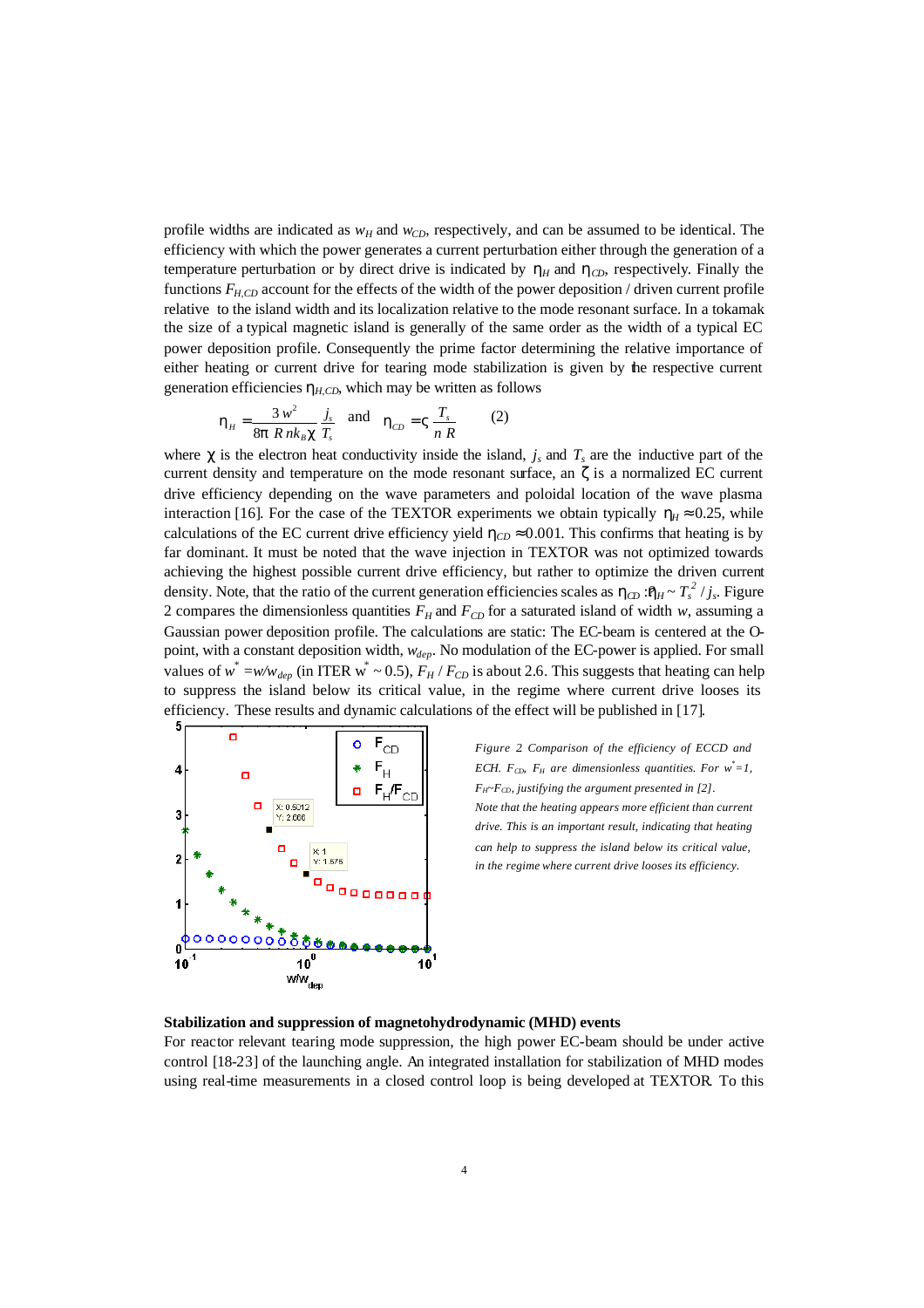purpose, the sensing of the modes needs to be optimized, and the gyrotron control and mechanical launcher control need to be optimized. Models need to be developed for the sensing, the actuator, and the plasma. The dynamical analysis of the electro-mechanical launcher has resulted in the design and implementation of model-based position controllers. Two algorithms capable of extracting magnetic island parameters from fluctuation measurements from electron cyclotron emission (ECE) and Mirnov diagnostics have been developed [24].

One of the problems of real-time control is the precise (radial and poloidal) localization of the island. This is required for the control the ECCD power deposition area with an accuracy of 1 to 2 cm. It is proposed to provide the feed-back signal from Electron Cyclotron Emission (ECE) measurements taken along the identical line of sight as traced by the incident ECCD mm-wave beam but in reverse direction. The advantage is that a complicated reconstruction of the plasma equilibrium is not needed and moreover geometrical optics effects like diffraction can be neglected as they will be the same for sensor signal and ECW-beam. This method implies that the ECE signal (in the order of a few nW) needs to be separated from the ECCD-beam power (in the order of 1 MW). Also, the reflection of the back reflected stray radiation (of the order of 100 W) into the radiometer has to be reduced to acceptable level.



*Figure 3. System for measuring ECE at frequencies close to the gyrotron frequency. The ECRH (red) is transmitted to the tokamak through an interference filter. The ECE (green) is transmitted from the tokamak and is reflected by the plate, and coupled to a radiometer via a second plate and a notch filter.*

On TEXTOR this problem has been overcome by choosing the ECE signal frequency slightly different from the high power ECCD frequency and employing a sharp frequency filter to block out the high power signal from the diagnostics signal. For this purpose a Fabry-Perot (F-P) interference filter has been developed (see fig. 3). The filter is based on a quartz plate placed under an angle of 22.5° in the ECW transmission line. The plate is made resonant at the gyrotron frequency and anti-resonant at selected ECE frequencies with a periodicity of 3 GHz which determines the channel separation of the radiometer. The transmission of the ECCD-beam is optimized to 95% whilst the reflection of the backward stray radiation is minimized to 2%. The maxima in the reflected signal, determining the signal strength of the ECE signal diverted out of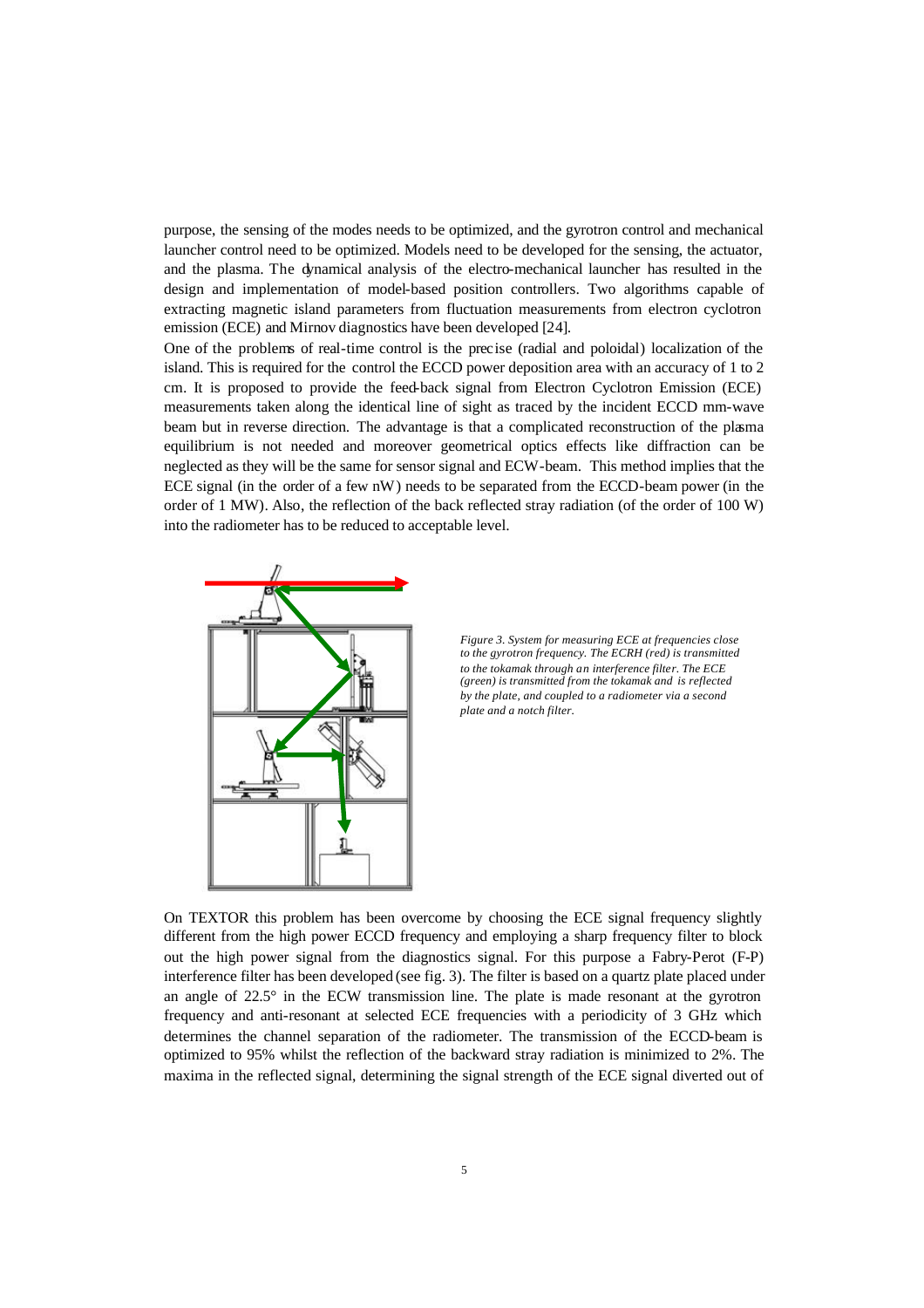the beam line, yield a 37% reflection coefficient. At the resonant frequency the power absorption of the plate is 5%. The diagnostic ECE signal is subsequently passed through a second quartz plate placed under 22.5° in order to further reduce stray gyrotron radiation. A focusing mirror shapes the microwave beam into the antenna pattern of the corrugated receiving horn of the radiometer. Before entering the radiometer, a -80 dB, 140 GHz notch filter with a bandwidth of 100 MHz serves as a third attenuation step of stray gyrotron radiation. In addition, a pin-switch protects the radiometer from spurious modes produced by the gyrotron during switch-on and switch-off at frequencies that differ slightly from the 140 GHz and are therefore not blocked by the notch filter. The ECE spectrum is monitored in a frequency band of 132 to 148 GHz, which under normal TEXTOR operating conditions covers about 1/3 of the plasma cross-section on the high field side. The first measurements obtained with the novel in-line ECE diagnostics during ECRH clearly demonstrate the potential of identifying various structures in the ECE spectrum, like sawtooth inversion and rotating magnetic islands [9]. These measurements motivate the further development and the implementation of a similar ECCD aligned ECE system for NTM control in larger fusion machines. For this purpose a new scheme has been designed for implementation on ASDEX-Upgrade (AUG). A possible implementation of such a system on AUG, based on waveguides equipped with a fast directional switch FADIS, is presented in [25]. A possible further development for ITER is also discussed.

#### **Summary and Conclusions**

TEXTOR combines a number of features that make it well suited for the research in tearing modes and their stabilization. The transport inside magnetic islands has been probed extensively by heat pulse propagation techniques. The results have shown the heat conductivity in the flattened part of the temperature profile inside the island to be strongly reduced in comparison with heat conductivity in the ambient plasma. This may have consequences for the determination of the critical island size for the destabilization of neoclassical tearing modes. A theoretical analysis of the relative merits of pure heating and direct current drive explains the observation that in the TEXTOR experiments the mode suppression is dominated by the effect of heating inside the island. ITER relevant static calculations show that for small values of w\* heating appears about 2.6 times more efficient than current drive [17]. This is an important result, indicating that heating can help to suppress the island below its critical value, in the regime where current drive looses its efficiency.

A system for closed loop real time track-and-suppress of tearing modes is under development. The detection branch uses the same line of sight as the gyrotron, which simplifies the interpretation of the radial location of the mode and its phase considerably. This detection branch has been tested successfully.

### **Acknowledgement**

This work, supported by the European Communities under the contract of Association between EURATOM/FOM, was carried out within the framework of the European Fusion Programme and EFDA. The views and opinions expressed herein do not necessarily reflect those of the European Commission. This work was supported by NWO-RFBR grant nr. 047.016.016.

## **References**